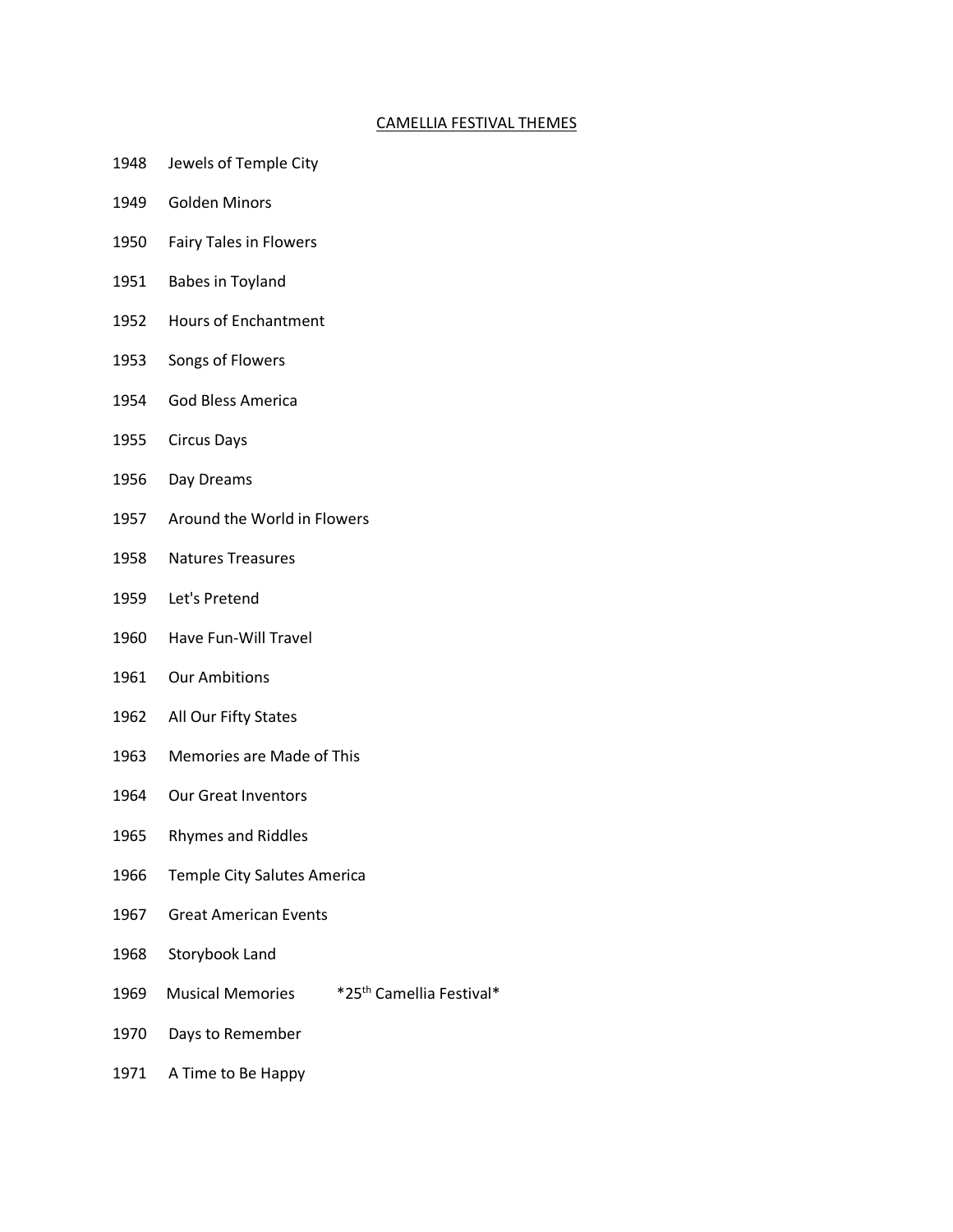- 1972 The Wonderful Things of Life
- 1973 Temple City's Album
- 1974 Wonders and Fantasies
- 1975 A Salute to Walt Disney
- 1976 Happy Birthday America \*Bicentennial Year\*
- 1977 Kids Stuff
- 1978 It's Magic
- 1979 Remembering
- 1980 World of Sports
- 1981 If I Had A Wish
- 1982 Scrapbook of Memories
- 1983 Great American Heroes
- 1984 Road to the Olympics Everybody is a Winner
- 1985 Remember the Good Times
- 1986 Know Your America
- 1987 Happiness Is…
- 1988 My Favorite Day
- 1989 An Old Time Country Celebration
- 1990 Kids and Cartoons
- 1991 Transportation Through the Years
- 1992 Saturday at the Park
- 1993 A Celebration
- 1994 50 Years Then and Now \*50<sup>th</sup> Camellia Festival\*
- 1995 Children of the World
- 1996 Let's Clown Around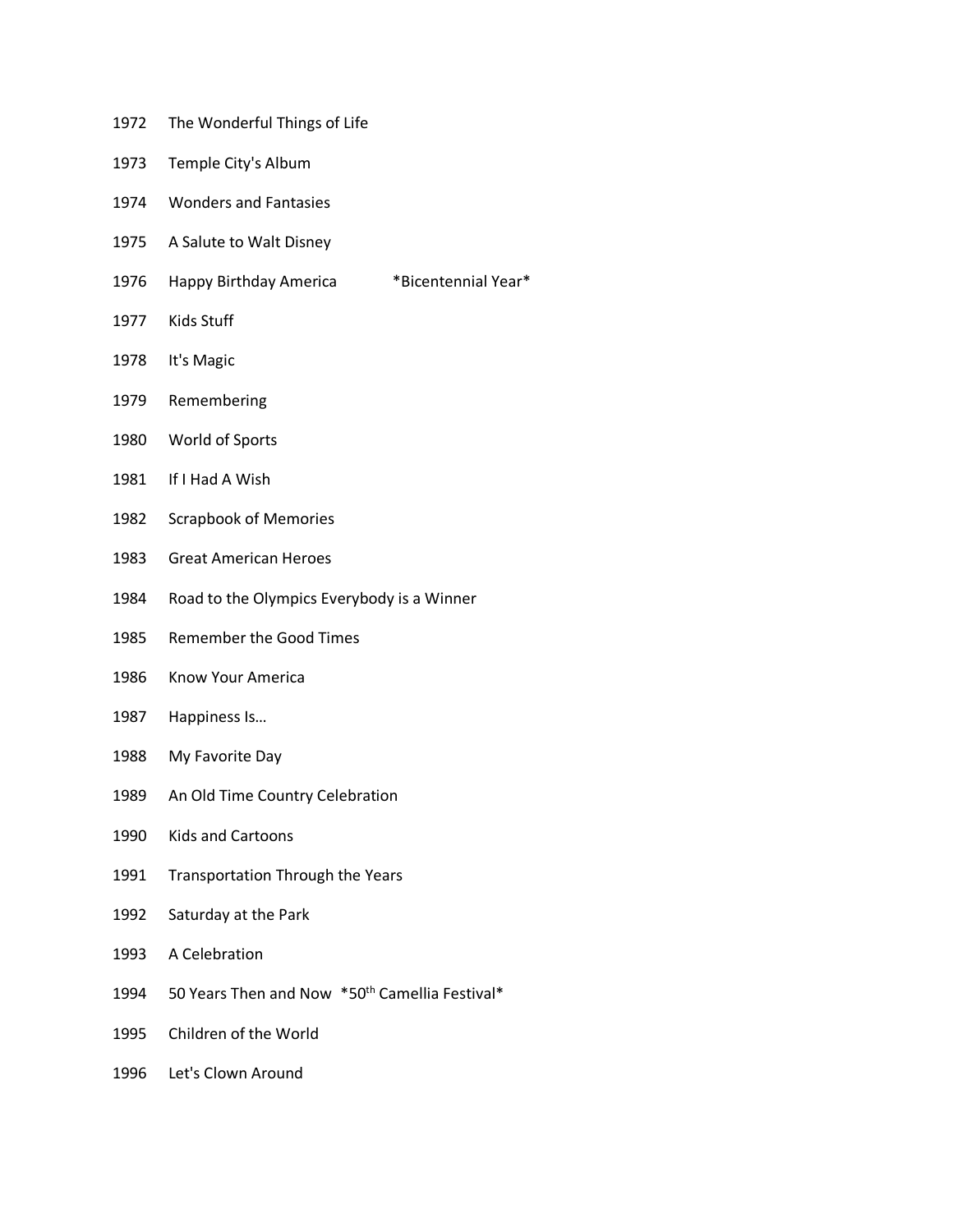- 1997 Let the Adventure Begin
- 1998 On Our Way…
- 1999 When I Grow Up
- 2000 Just Imagine
- 2001 A World of Wonders
- 2002 Unforgettable Moments
- 2003 Famous Firsts
- 2004 A Salute to Those in Uniform
- 2005 Childhood Dreams
- 2006 Looking Back on Temple City
- 2007 Celebrating Hometown
- 2008 Childhood Fantasies
- 2009 Backyard Adventures
- 2010 Family Fun
- 2011 Dreams May Come True
- 2012 Let the Good Times Roll
- 2013 Once in a Lifetime
- 2014 Oh, The Books I Can Read!
- 2015 Festival, Family, Fun!
- 2016 Hometown Pride
- 2017 Chase Your Dreams
- 2018 That Inspires Me
- 2019 75 Years of Kids, Camellias & Carnivals
- 2020 Festival Fun for Everyone
- 2021 Everyday Heroes